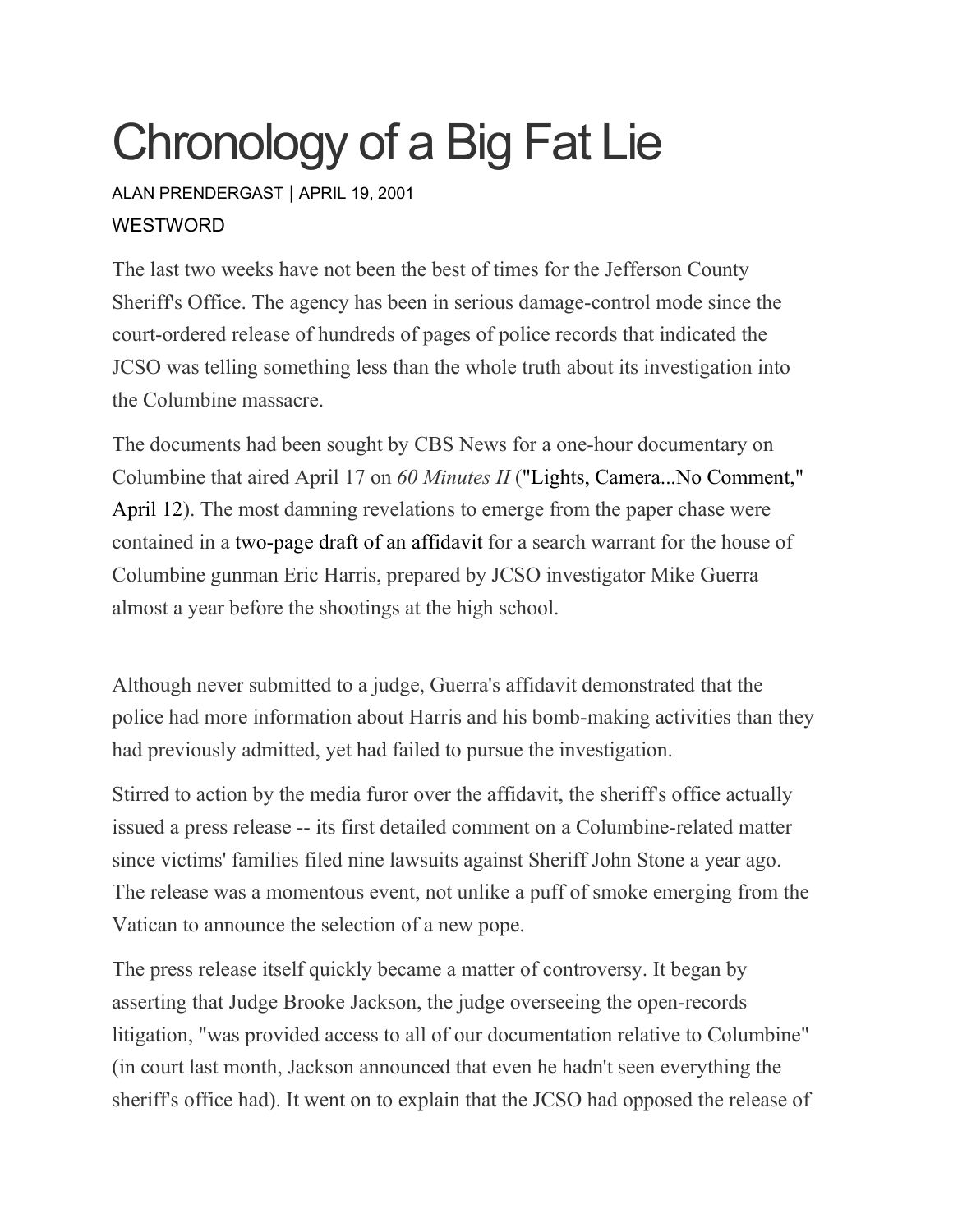certain materials "to prevent further heartache for the victims' families" -- while neglecting to mention that the families were suing the JCSO for access to those materials.

But the statement that sent reporters scurrying to their clip files was the claim that the search-warrant affidavit was really old news. "A few days after the Columbine shootings, the Sheriff's Office disclosed the existence of the so-called 'secret' search warrant affidavit," the release claimed.

No reporter could find any mention of the affidavit in news coverage after the Columbine shootings. A *Westword* review of a videotape of the JCSO news conference on April 30, 1999, in which the affidavit was supposedly "disclosed," turned up something else entirely: a running stream of excuses, half-truths and outright lies about what the JCSO knew and did about Eric Harris before he and Dylan Klebold killed thirteen people.

Over the past two years, The House That Stone Walled had plenty of opportunities to tell the truth about its investigation of Harris, but it chose not to -- not until a judge made the JCSO produce the affidavit. For the record, here's what sheriff's department did:

**January 30, 1998:** Eric Harris and Dylan Klebold are arrested in Deer Creek Canyon for breaking into a van and stealing electrical equipment.

**February 15, 1998:** A resident of south Jeffco reports a pipe bomb found in a field a few blocks from Harris's house. The size and materials are similar to those of bombs Harris describes in writings posted on his America Online Web pages. **March 18, 1998:** Randy Brown reports that Eric Harris is making death threats on his Web site -- including a specific threat against Randy's son, Brooks Brown - and boasting that he is detonating pipe bombs and vandalizing neighbors' property. He provides a JCSO deputy with ten pages of Harris's writings, downloaded from the Web site. The complaint is written up as a "suspicious incident" rather than as a felony investigation, with Harris listed as a "subject" rather than as a suspect. The report is designated to be forwarded to Neil Gardner, the deputy assigned to work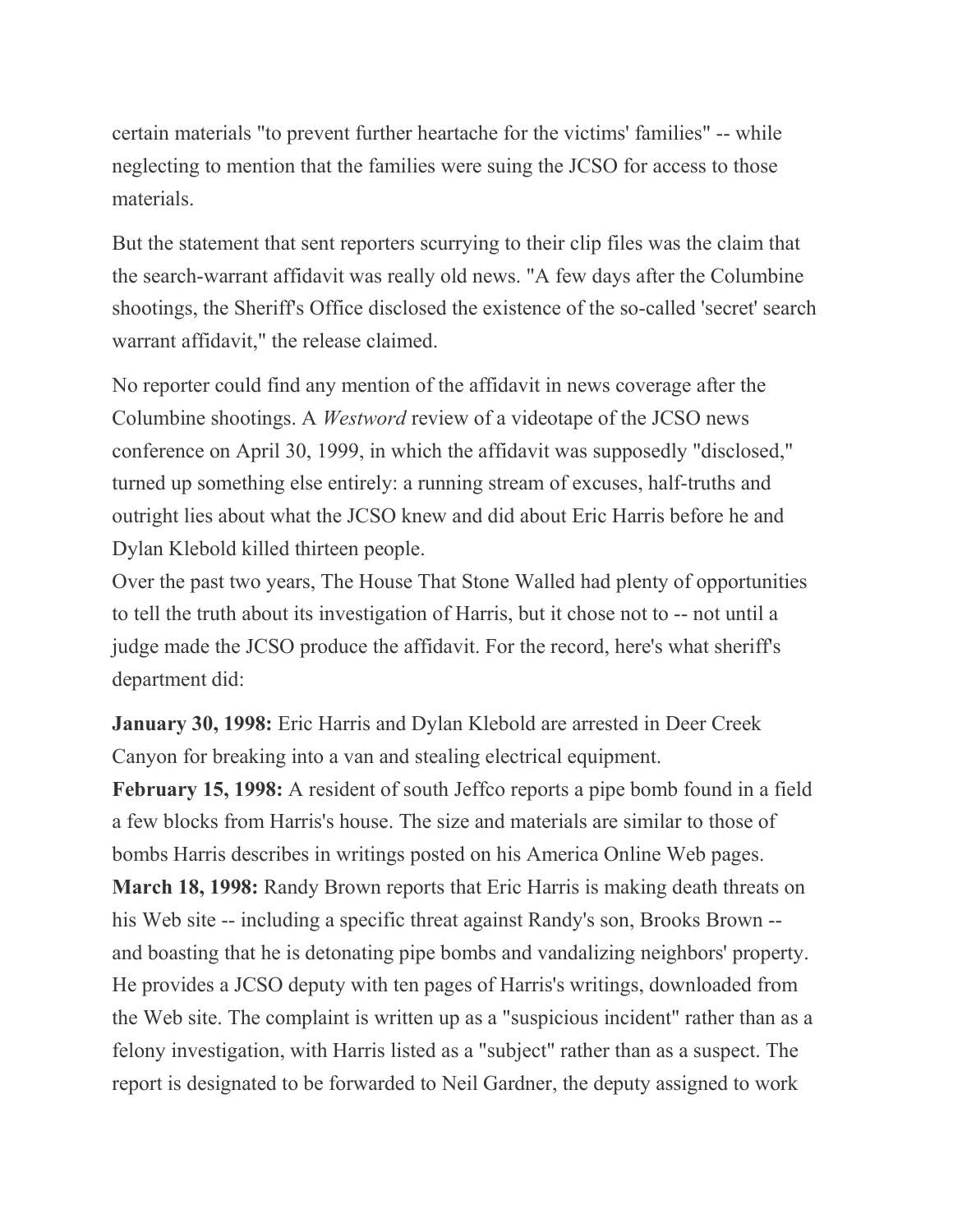at Columbine High School. Gardner will later claim that he never saw the contents of the report.

**March 25, 1998:** Harris and Klebold are placed in a juvenile diversion program for the van break-in.

**March 31, 1998:** After persistent phone calls, Randy and Judy Brown finally obtain a meeting with sheriff's investigator John Hicks concerning Harris's threats. According to the Browns, Hicks is already aware of Harris's previous arrest and record.

**April 2, 1998:** A criminal background check by JCSO fails to turn up any information on Harris because of his juvenile status and the low-level nature of his felony arrest.

**April 11, 1998:** Judy Brown contacts the JCSO about an e-mail threat received on her son's computer but then accidentally deleted. A deputy takes the report by phone as a "suspicious incident" and indicates that it should be forwarded to Investigator Hicks.

**July 19, 1998:** Randy Brown reports that a paintball gun was fired at his garage and that he suspects Eric Harris. The officer writing up the report notes, "No suspects -- no leads."

**February 3, 1999:** Harris and Klebold are released from the diversion program with glowing reports.

**April 20, 1999:** Harris and Klebold kill thirteen people, wound two dozen more, and try to blow up Columbine High School before killing themselves.

**April 30, 1999:** Facing mounting questions about its handling of the Brown complaint, the JCSO issues a press release stating that its investigators couldn't find the Harris Web site and couldn't establish the "elements of a crime" -- in part because the Browns had requested anonymity. But the case had remained officially "open," and Deputy Gardner had kept an eye on Harris and Klebold, the statement says, occasionally engaging them in "light conversation."

At a press conference, Lieutenant John Kiekbusch admits that someone should have called the Browns back to check the Web address, but argues that the case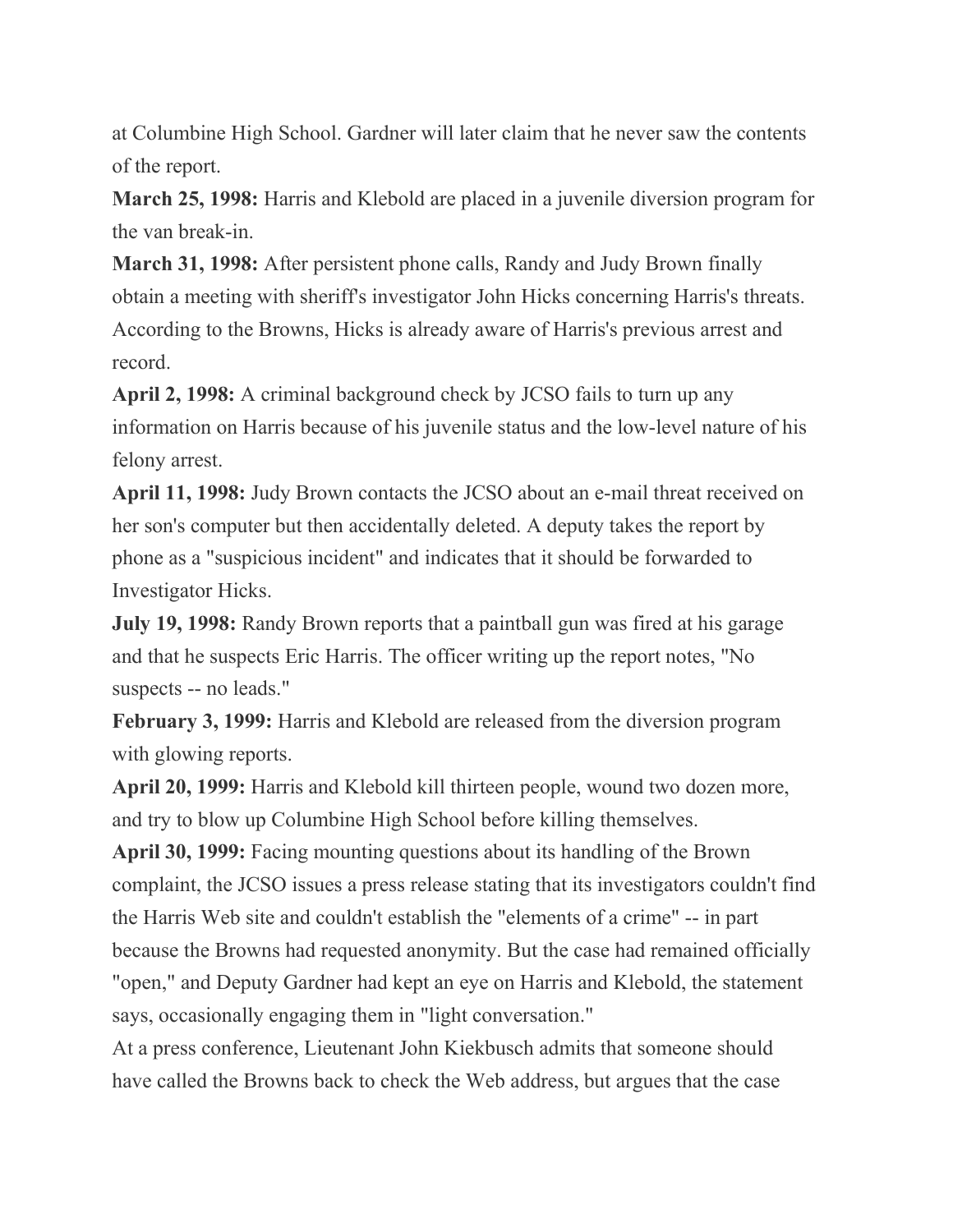was hardly a promising one. "If you look at the information that was provided to us, some of it is quite outlandish," he tells reporters. "When an individual on a Web site talks about having exploded numerous bombs and kills numerous people - obviously, that's not happening. So we're looking at it as someone's fantasy, but we're still pursuing it to see if there's any substance here...We compared that information against explosive pipe bomb devices that had been recovered in the county, and there was nothing to match up there."

But Harris didn't write that he had killed numerous people; he wrote that he was *going* to kill people. And the Browns vigorously dispute the JCSO's contention that they did not want the case followed up or Harris's parents contacted. **May 4, 1999:** Appearing on the *Today* show, Sheriff Stone suggests the Browns' criticism is "a smokescreen to divert attention" from their son's friendship with Klebold and Harris. "Brooks Brown could possibly be a suspect," he says. **Summer 1999-Spring 2000:** The Browns make numerous requests for the complete case file on their complaint. They are given essentially the same paperwork each time, but nothing that indicates any followup by the JCSO or even any written record of their meeting with John Hicks. JCSO officials repeatedly tell reporters that the Browns never met with Hicks -- a claim they will continue to make right up until the affidavit surfaces.

**May 15, 2000:** Judge Jackson orders the release of the JCSO's much-delayed final report on Columbine. The report notes that, after the shootings, Jefferson County District Attorney Dave Thomas was provided with information from the Harris writings and assured the investigators that "there would have been insufficient basis to legally support a request to obtain search or arrest warrants." The report fails to mention, though, whether anyone at JCSO had ever drafted or even contemplated a search warrant affidavit.

**November 21, 2000:** Judge Jackson orders the release of 11,000 pages of police investigative files on Columbine. The Brown case file is included, but nothing that suggests the case was ever pursued. However, other documents show that investigators had no difficulty accessing Harris's Web site immediately after the